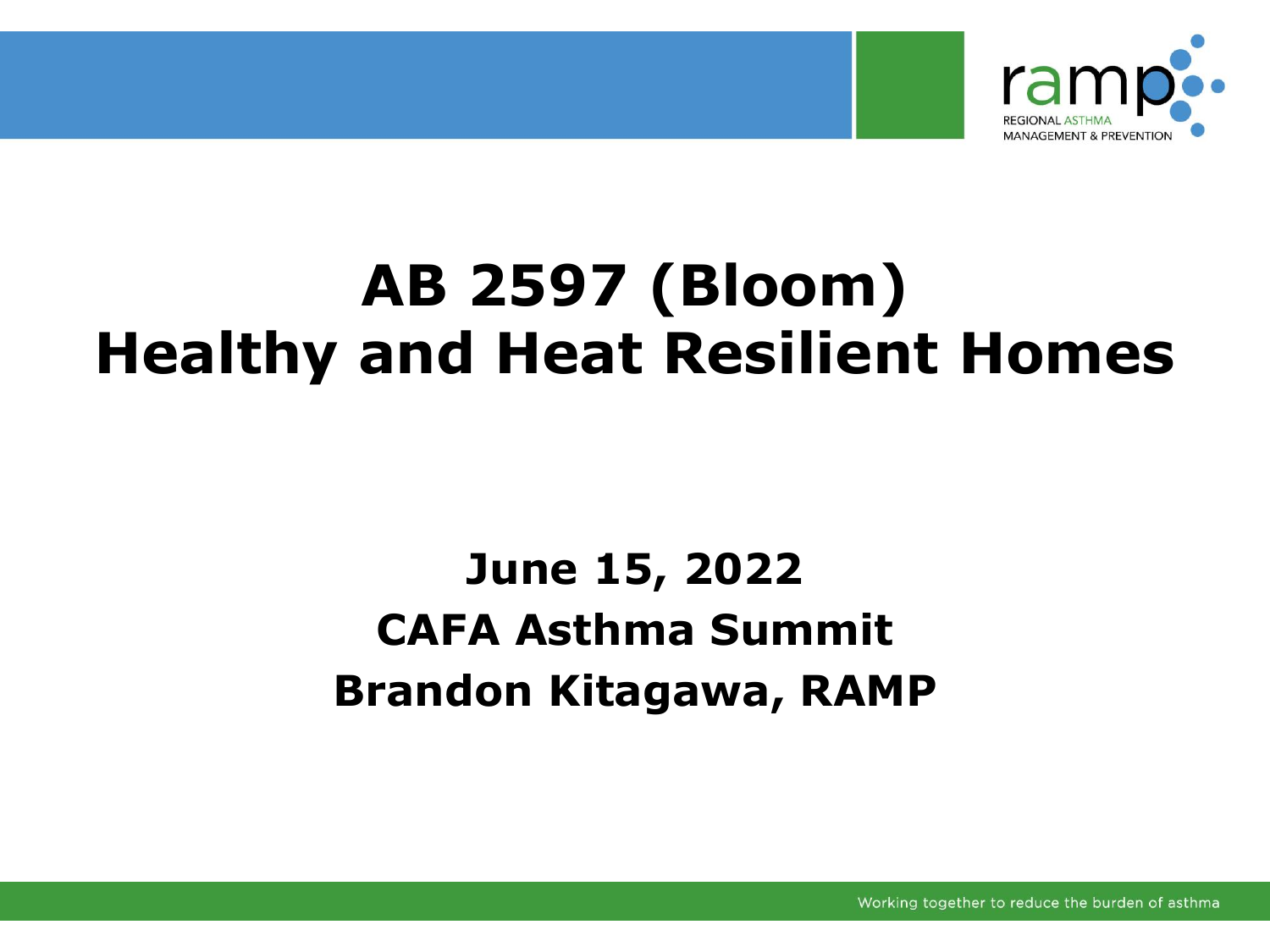

The New York Times

### **How Extreme Heat Kills, Sickens, Strains and Ages Us**

Raymond Zhong Tue, June 14, 2022, 5:04 AM

> ❖ Climate change is driving increased severity and frequency of extreme heat events.

#### **Extreme Heat**

- ❖ Heat-related deaths have increased in California over the last decade.
- ❖ Disproportionately impacts lower income people and people of color.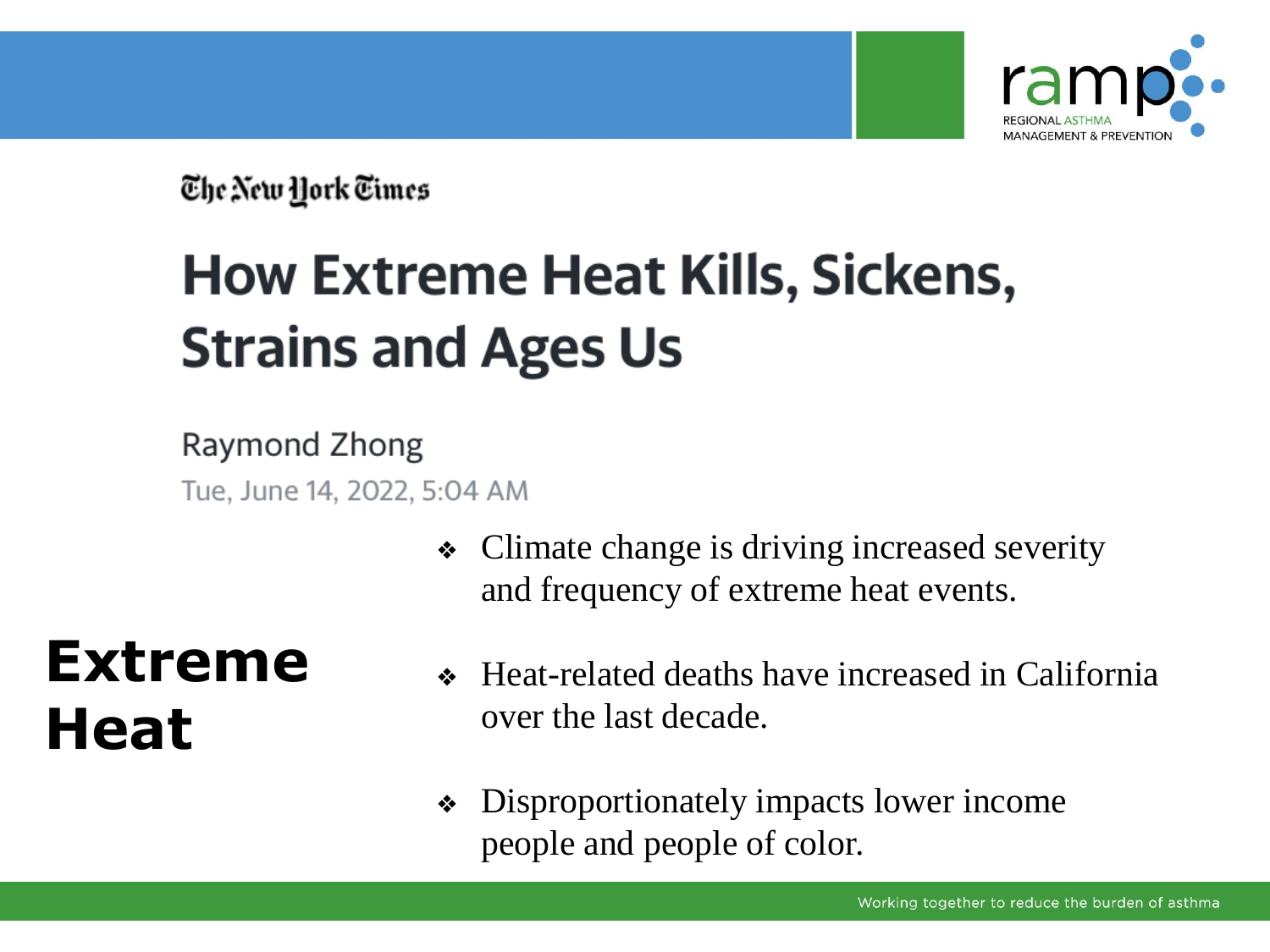# **More than 100M Americans** warned to stay indoors

**6/14/22**

## **Heat and Housing**

- ❖ Housing is key to resilience to extreme heat events.
- ❖ Vulnerable Californians tend to live in homes that are older and not well-equipped for heat.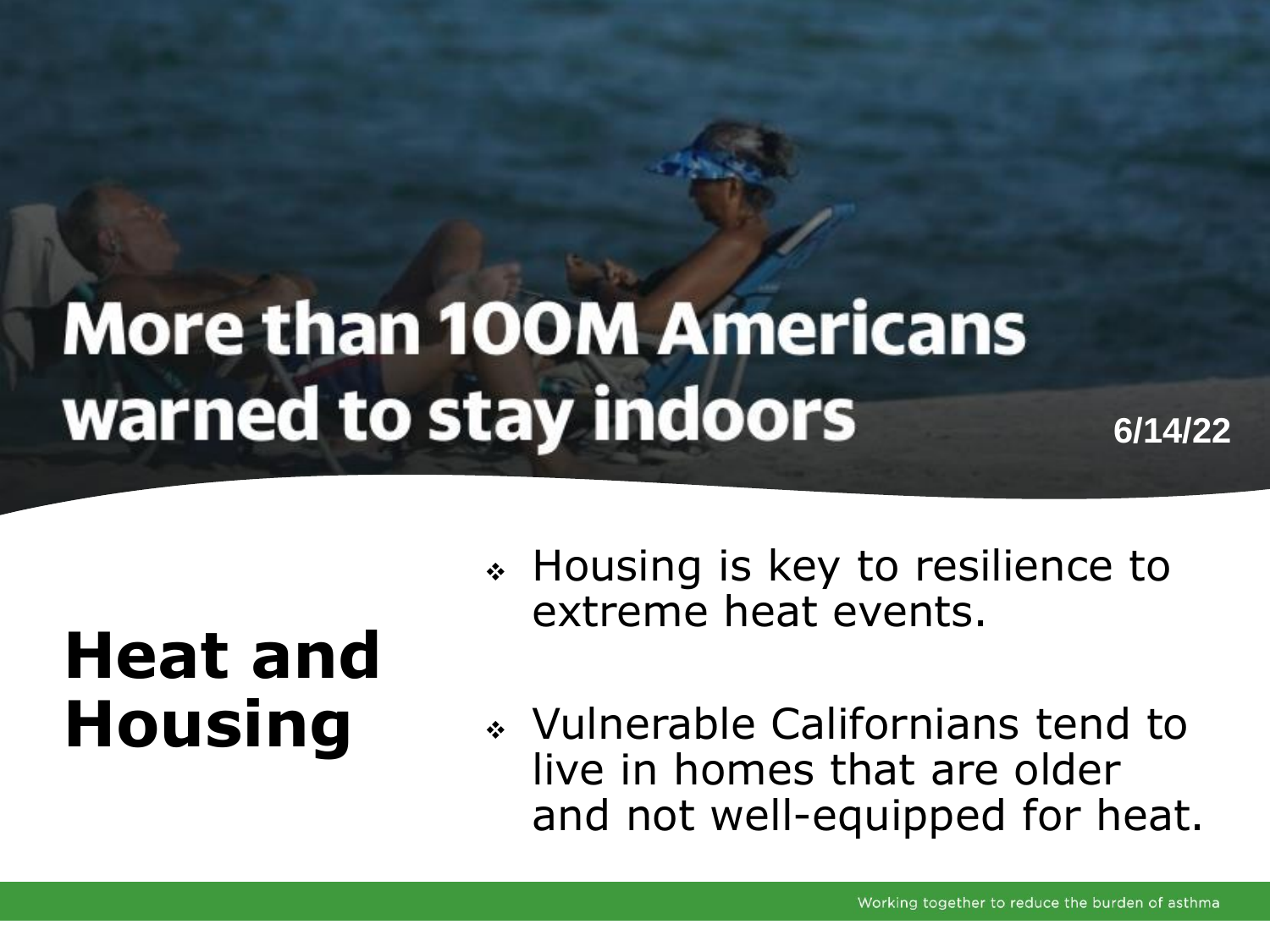

#### **Bill Overview**

#### Los Angeles Times

5/18/22

Editorial: Heat waves are killing Californians in their homes. Cooling standards could save lives

- ❖ Ensures homes can maintain safe indoor air temperatures during extreme heat events.
- ❖ AB 2597 will modernize state housing and habitability codes.
- ❖ Sponsors: Western Center on Law and Poverty, California Rural Legal Assistance Foundation, Inner City Law Center, Leadership Counsel for Justice and Accountability, RAMP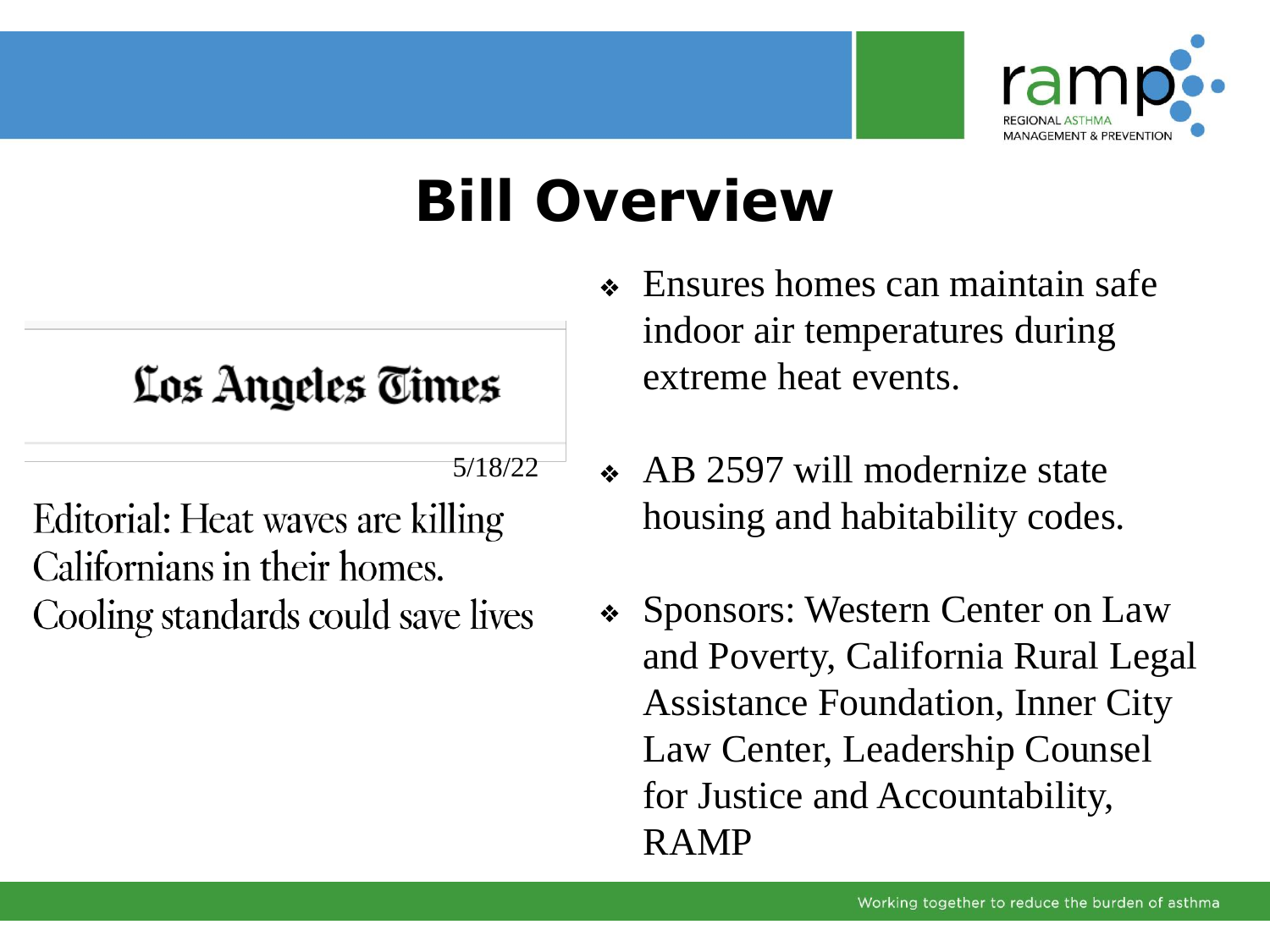

#### **AB 2597 and Asthma**

- ❖ Heat and air quality
- ❖ Unsafe heat or unsafe air?
- ❖ Extreme heat and wildfires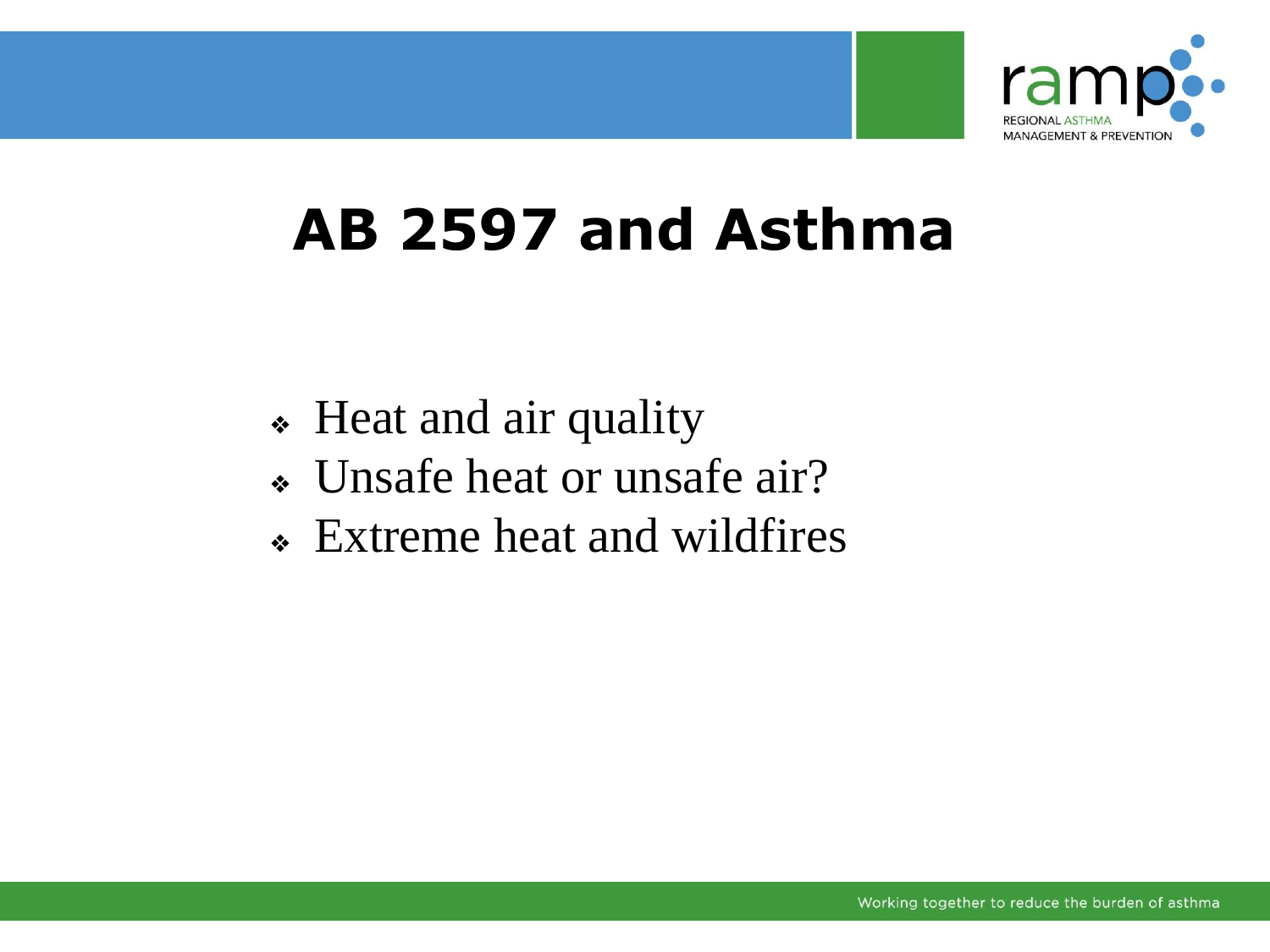

### **Related Budget Asks**

- ❖ **APEN, NRDC, CEJA and others are working on separate budget asks that would help with implementation.**
	- ➢ The Low-Income Weatherization Program
	- $\geq$  \$1 billion for equitable building decarbonization